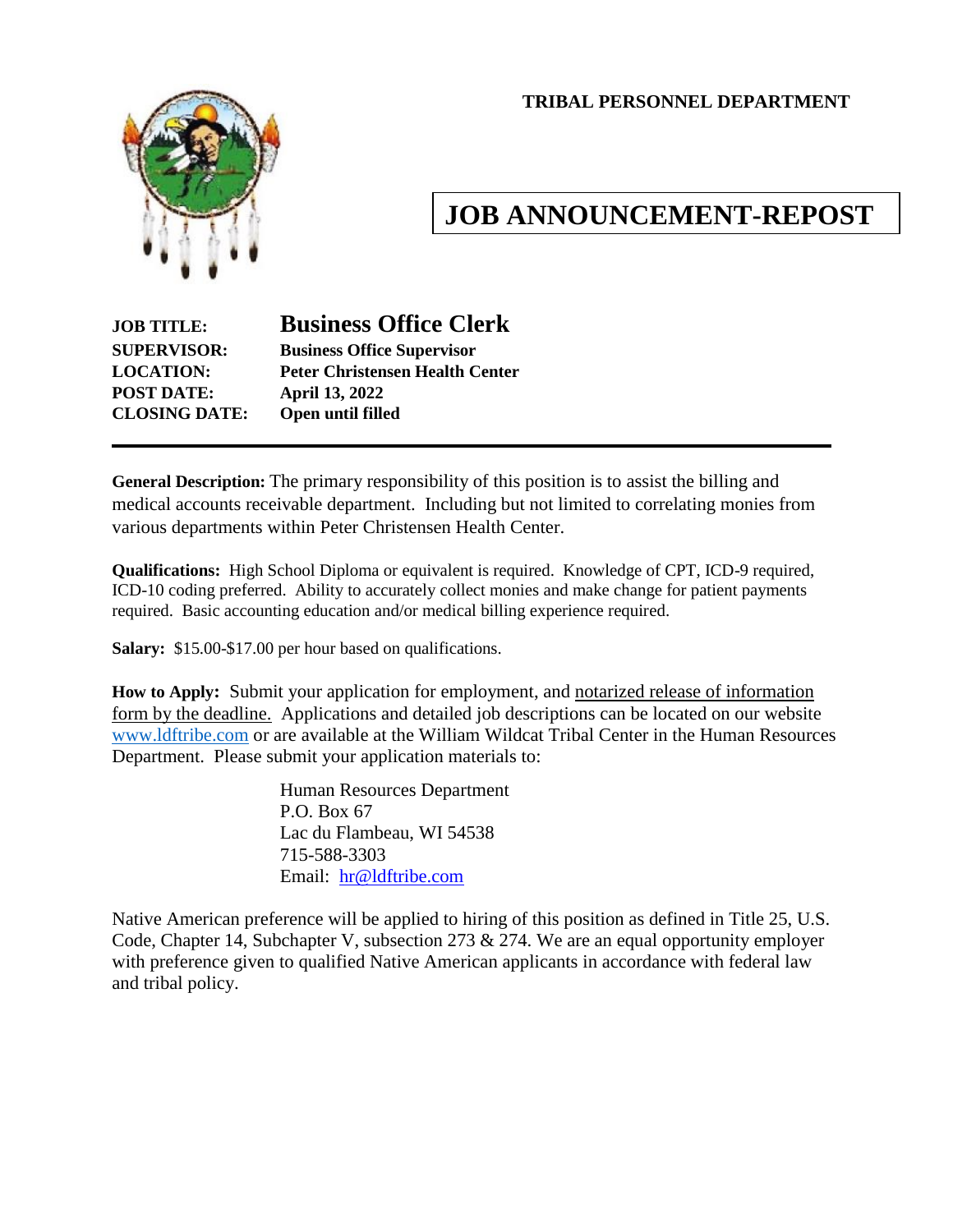#### **Lac du Flambeau Band of Lake Superior Chippewa Indians Nonexempt Position Description**

#### **A. TITLE OF POSITION:** Business Office Clerk

**B. DEPARTMENT:** Peter Christensen Health Center Business Office

#### **C. SUPERVISOR'S TITLE:** Business Office Supervisor

**D. DESCRIPTION OF DUTIES:** The primary responsibility of this position is to assist the billing and medical accounts receivable department. Including but not limited to correlating monies from various departments within Peter Christensen Health Center. Specific responsibilities include but are not limited to the following:

- 1. Assist the billing and accounts receivable personnel with collecting and recording cash, checks, and credit card transactions taken at the checkout counter.
- 2. Verify and accurately post all payments to patient accounts.
- 3. Reconcile accounts receivable of corrected claims and reprocess as needed to complete transactions for all billable and reimbursable services.
- 4. Verify open items of patient accounts receivable daily for all insurance and guarantor claims as needed to accomplish a paid-in-full status.
- 5. Process all completed transactions into the computer billing system for paperless recordkeeping.
- 6. Address patient questions or concerns with regard to patient accounts and in-house procedures.
- 7. Process patient statements on a monthly basis for mailing.
- 8. Updates job knowledge by participating in educational opportunities when identified.
- 9. Identifies appropriate quality controls for assigned areas of responsibility and ensures that monitoring, as well as, process improvement is occurring.
- 10. Provides internal/external customer service via telephone, fax or face-to-face contact to assist patients with their health care billing needs.
- 11. Works towards achieving implementation of AAAHC certifications and conducts appropriate follow-up.
- 12. Performs additional duties as requested.

## **E. POSITION RELATIONSHIPS:**

- **1. Internal:** PCHC staff and Tribal staff.
- **2. External:** Frequent contact with patients, insurance companies, and medical facilities.

## **F. SUPERVISORY RESPONSIBILITIES:** None

**G. SUPERVISION RECEIVED:** Business Office Supervisor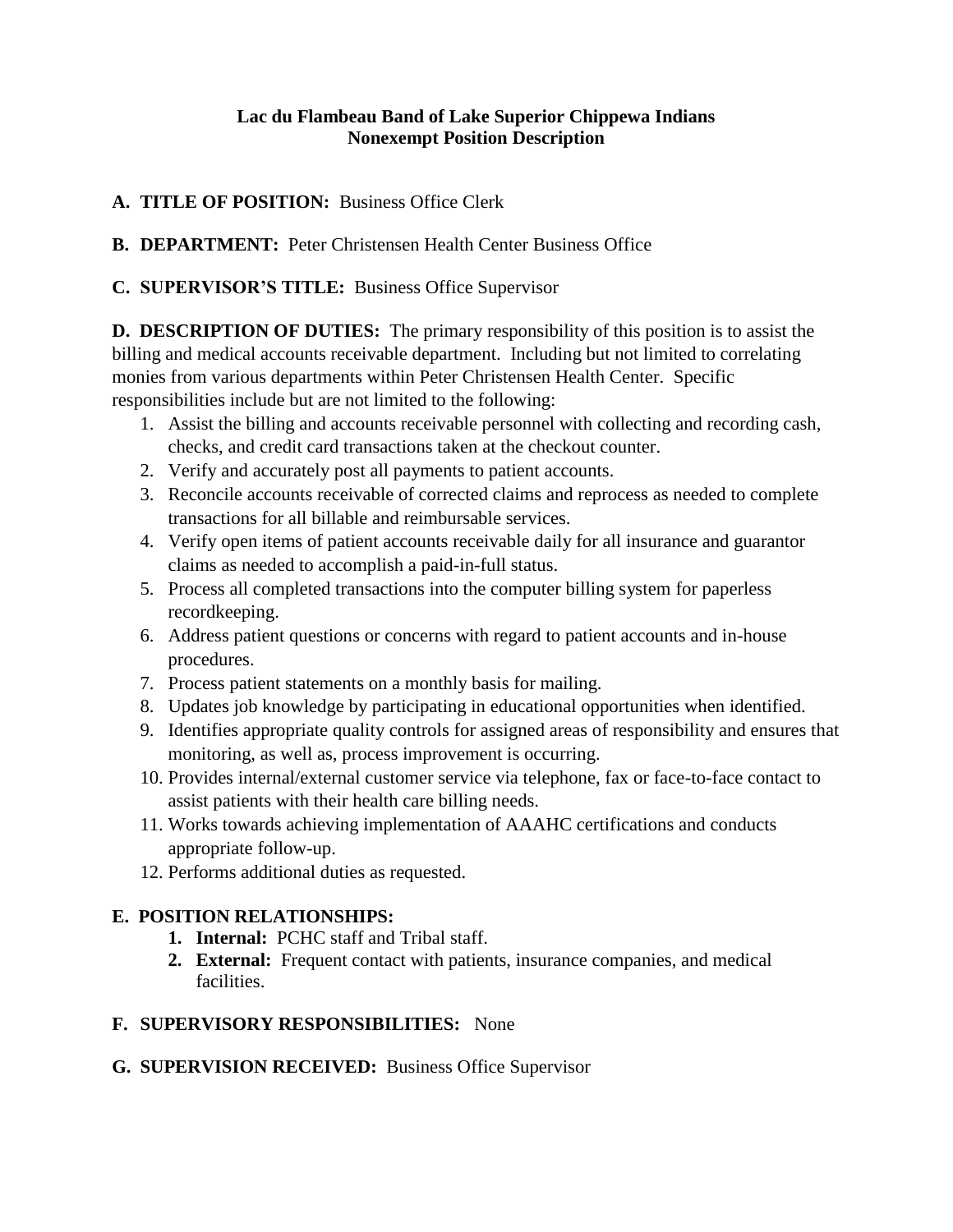- **H. EDUCATION:** High School Diploma or equivalent required. Knowledge of CPT, ICD-9 required, ICD-10 coding preferred. Ability to accurately collect monies and make change for patient payments required. Basic accounting education and/or medical billing experience preferred.
- **I. EXPERIENCE:** At least 2 years medical office experience required. At least 1-year insurance billing required.

#### **J. SKILLS**:

- 1. Ability to maintain confidentiality regarding all matters relating to patients and strict practice of HIPAA compliance.
- 2. Proficient at using office equipment and computer software and scanners (Both PC and mainframe).
- 3. Ability to interpret insurance company explanation of benefits to accurately post payments and adjustments.
- 4. Ability to interpret medical procedures and diagnoses codes to accurately correct and resubmit claims to insurance carriers for payment.
- 5. Well organized and efficient, able to follow strict timelines.
- 6. Able to function independently with limited direct supervision.
- 7. Ability to maintain professional attitude under stressful situations dealing with both insurance companies and/or patients.
- 8. Identifies appropriate quality controls for assigned areas of responsibility and ensures that monitoring, as well as, process improvement is occurring.
- 9. Understands the principles of and participates in ongoing Quality Improvement projects as assigned.
- 10. Ability to multi-task ensuring completion of all responsibilities in a timely manner.
- 11. Must have good attention to detail.

## **K. WORKING ENVIRONMENT:**

- **1. Work Conditions:** Office setting where the pace of work can be stressful and busy at times.
- **2. Exposure to Hazards:** May be exposed to patients with communicable diseases
- **3. Physical Requirements:** Prolonged sitting, standing, and walking with frequent lifting of negligible weight and up to 10 pounds occasionally.
- **L. BEHAVIOR:** The vision, goals and objectives of the Lac du Flambeau Band of the Lake Superior Chippewa Indians requires the Business Officer Clerk to perform in both a professional and personable manner. The manner in which the employee relates to fellow employees, customers and visitors is considered parallel in importance to technical knowledge and ability. Respect and consideration given to the dignity of each customer, visitor and fellow employee is a requisite of successful job performance. Any attitude or behavior that will tarnish the name or reputation of the Lac du Flambeau Tribe will not be tolerated and is subject to disciplinary action.
- **M. OTHER:** Demonstrate a strong commitment to cultural beliefs and values of the Lac du Flambeau Band of Lake Superior Chippewa Indians and the governing Tribal Council.